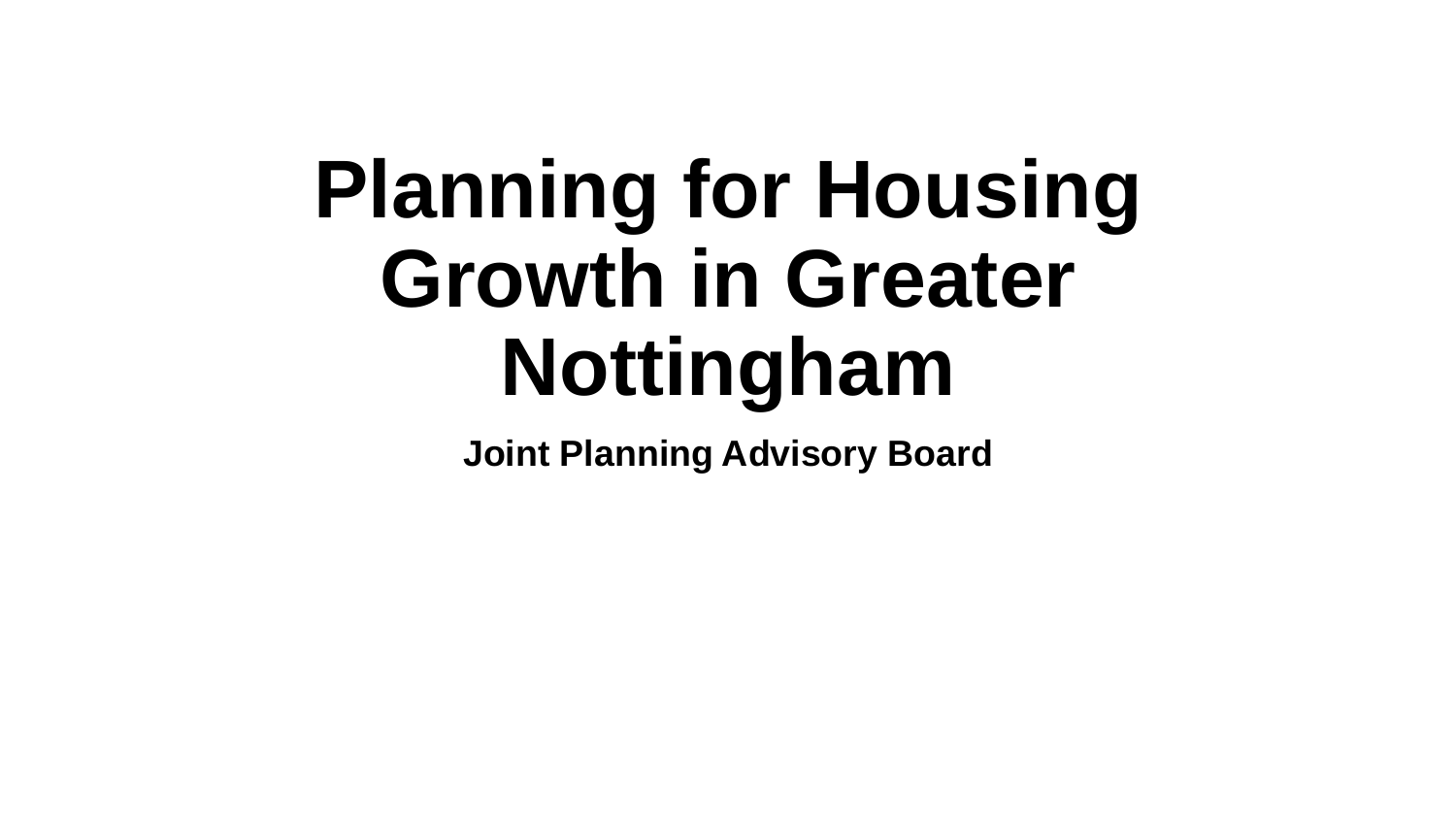# **JPAB Cllr workshops 2021**

Strategic Plan paused due to:

- Uncertainty about planning reform, in particular the approach to housing need
- Outcome of Integrated Rail Plan and implications for HS2 at Toton
- LU&R Bill now published
- Still uncertainty about HS2, although work commenced
- BUT need to progress the Strategic Plan, to make progress in advance of LU&R Act implementation, and Gov't deadline of 2023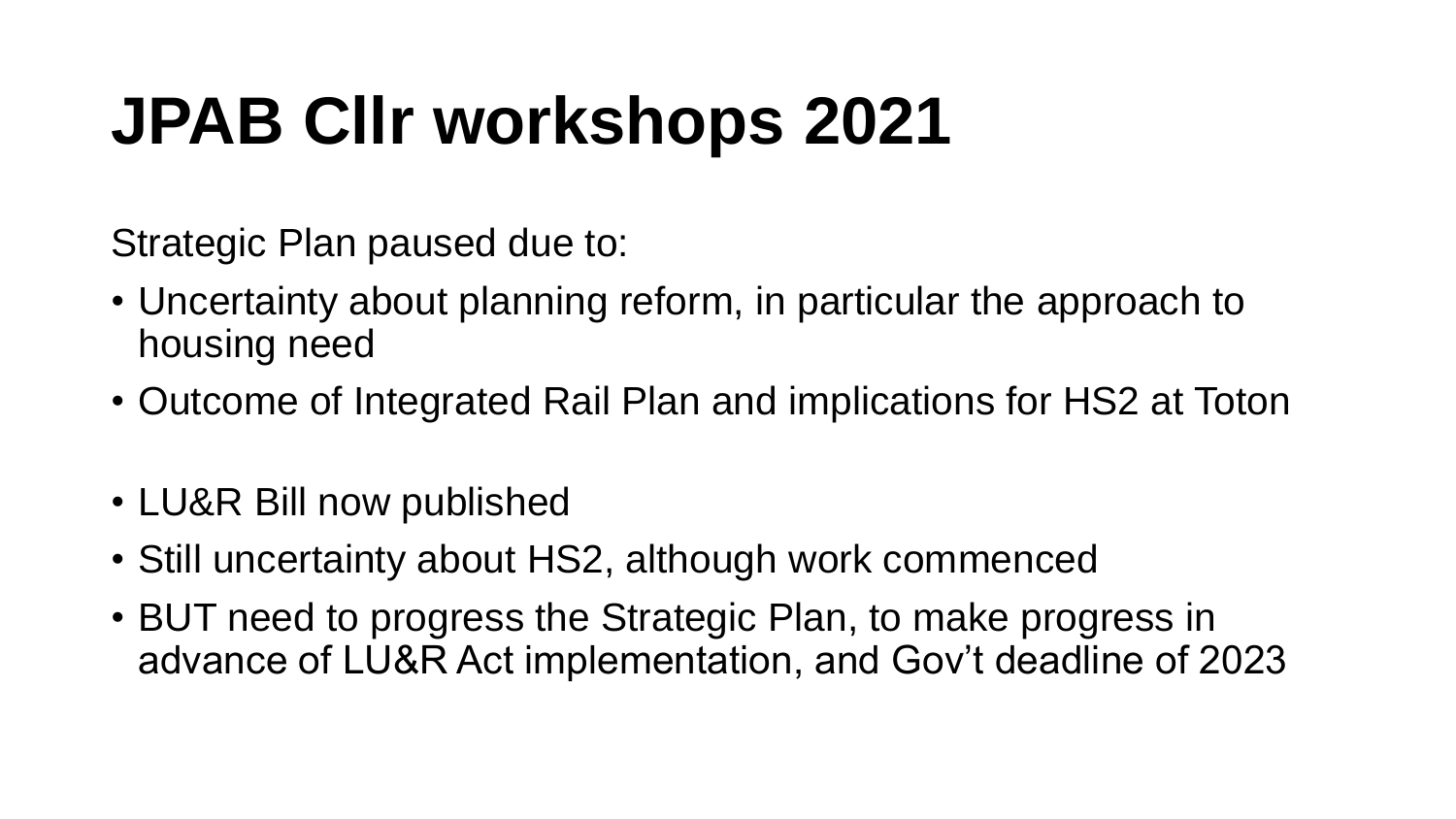# **JPAB proposed approach**

- To progress the Strategic Plan, to make progress in advance of LU&R Act implementation, expected 2024
- Address ongoing 5 year land supply and housing delivery test issues within some Councils
- To ensure the strategic planning context remains up to date
- Gov't deadline for plan preparation of 2023 remains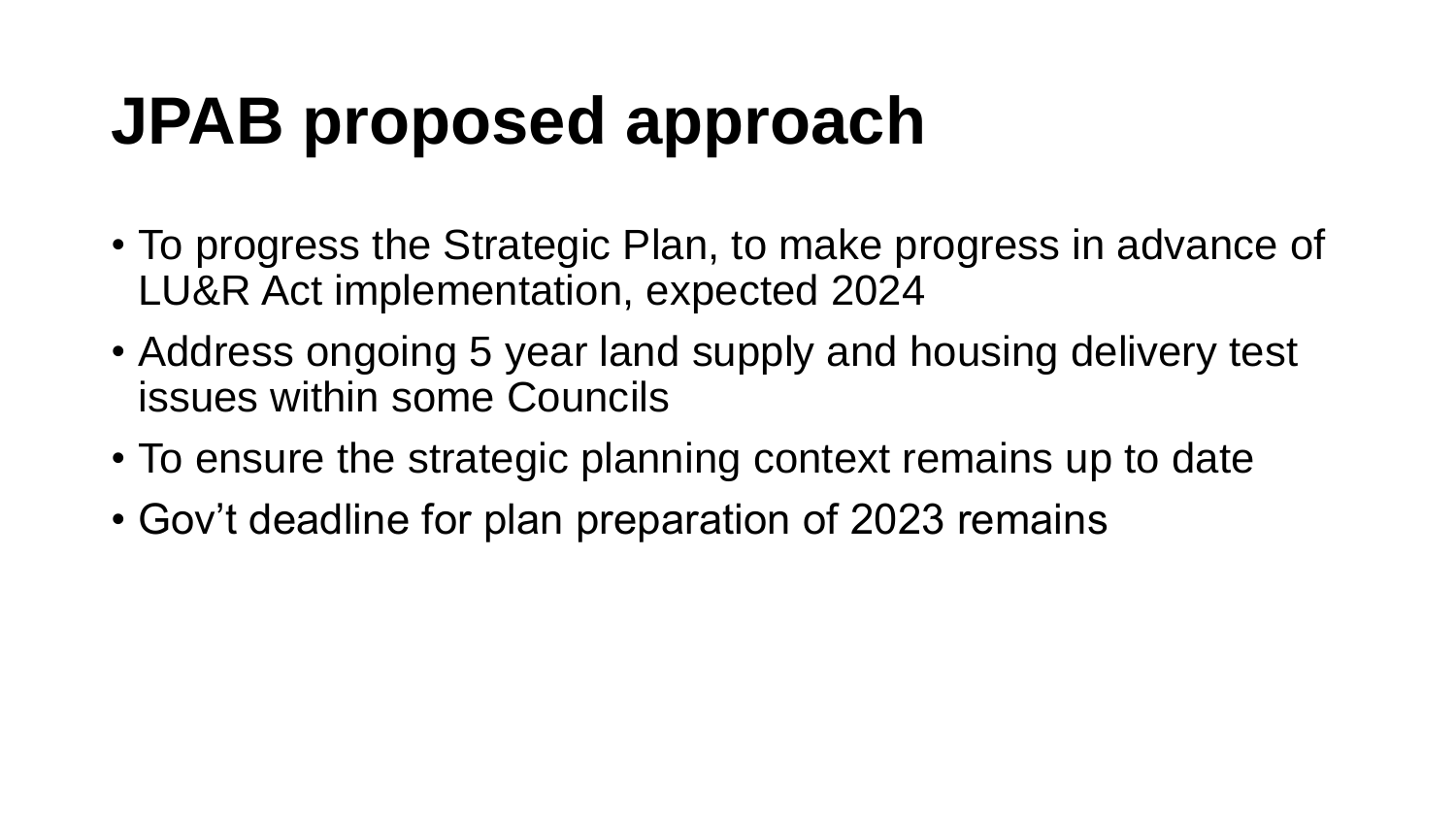# **Proposal for housing distribution**

- Each District Council to meet its own housing need (as determined by the Government's standard method), plus appropriate locally determined buffer
- Nottingham City to meet as much of its housing need plus 35% uplift as it can accommodate
- Not proposed for the City Council's remaining unmet need to be met elsewhere in Greater Nottingham
- But total (including District buffers) will be more than need, even including the 35% uplift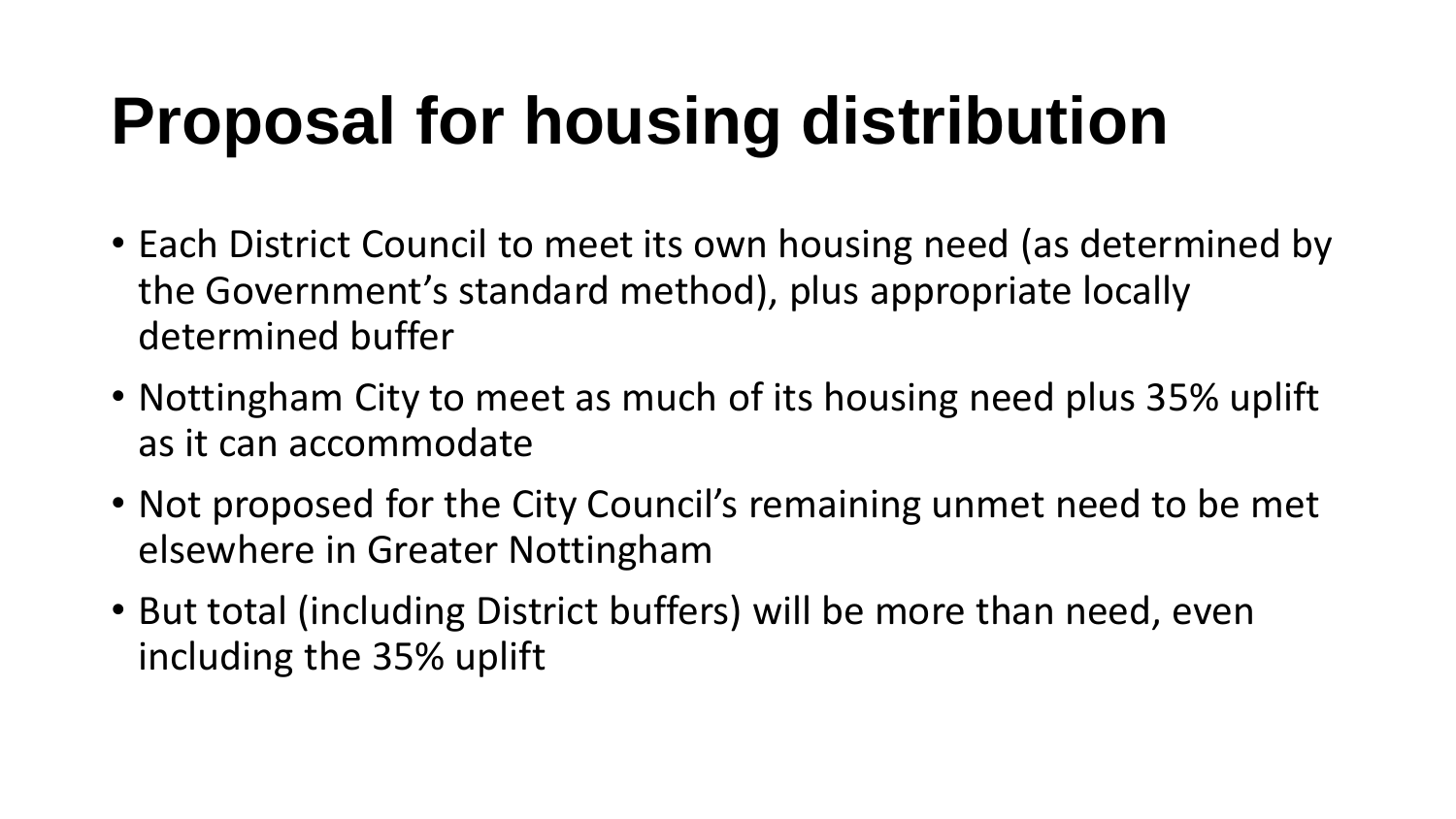### **Risks**

- Tension between National Planning Practice Guidance and National Planning Policy.
- Inspector could find approach unsound leading to:
	- a revised housing distribution, or
	- withdrawal of the Strategic Plan

#### BUT

- Indications are that more locally sensitive approach to housing need will be part of planning reform
- Duty to Cooperate to be abolished and replaced with more flexible 'alignment test'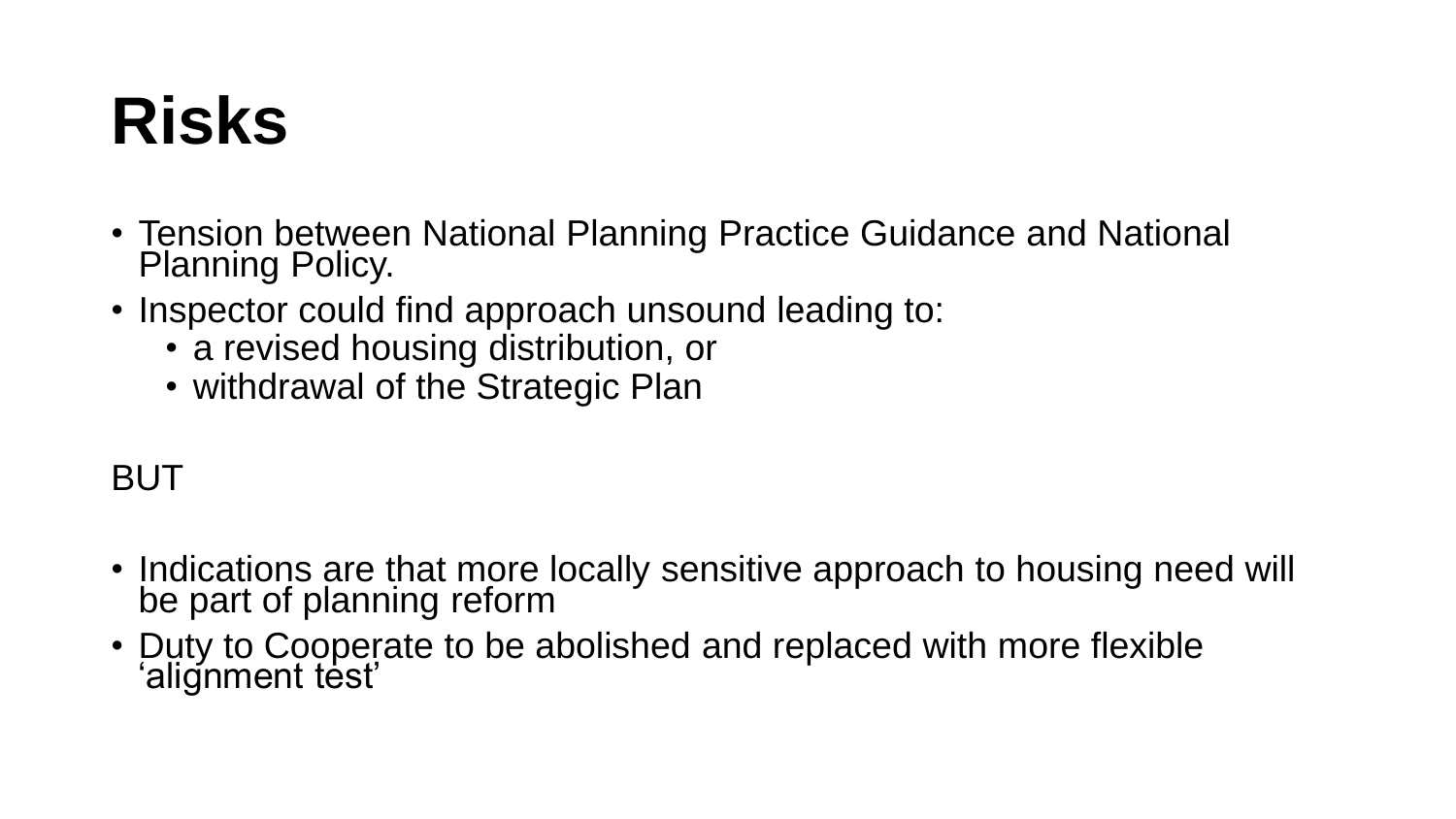# **Reasoning**

- Unmet need is part of arbitrary 35% uplift imposed by Govt
- Not based on evidence of real local need, or of practical deliverability
- Meeting unmet need would require Green Belt release in **Districts**
- NPPF says Green Belt release only in exceptional circumstances
- Arbitrary and unevidenced need is not an exceptional circumstance